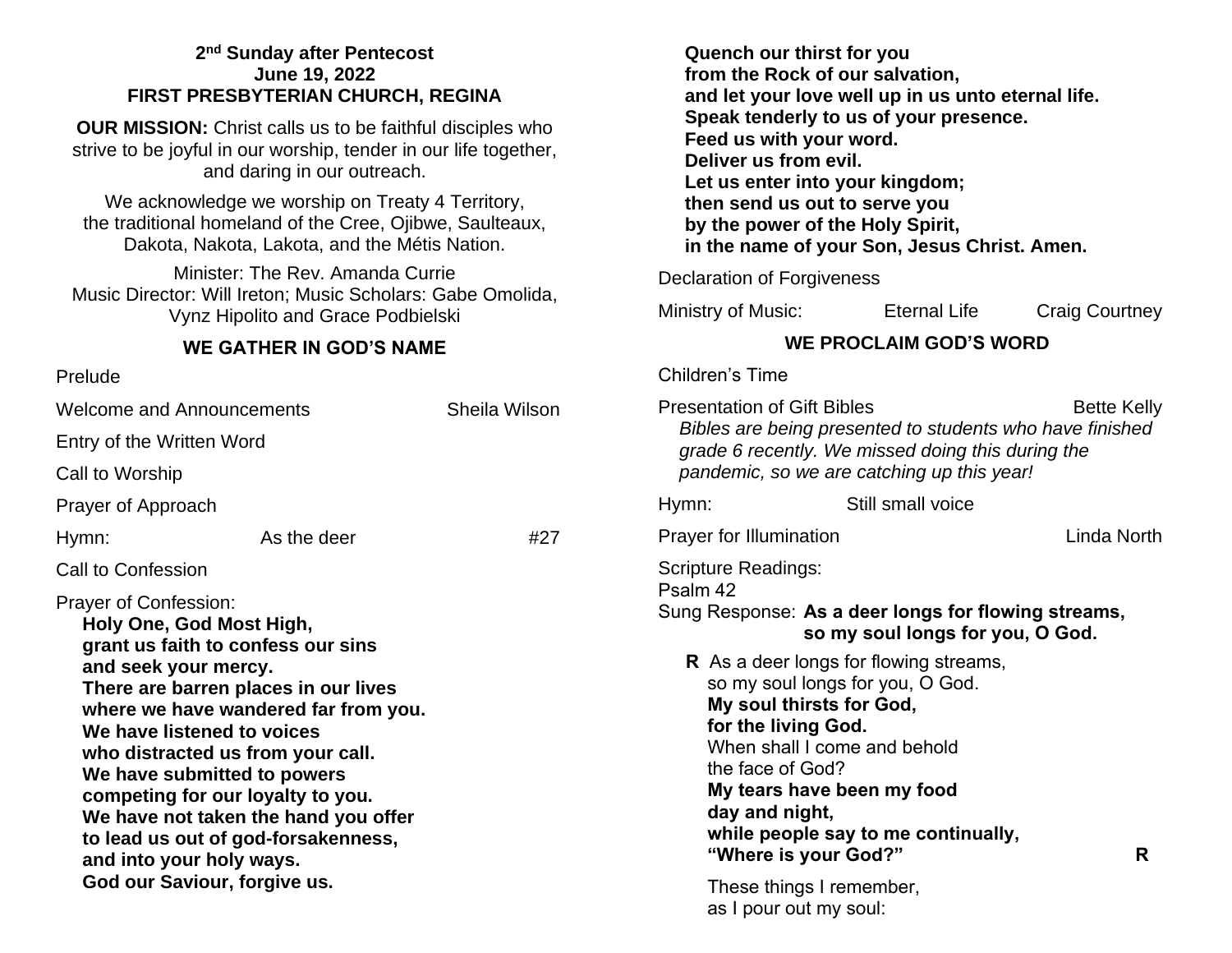**how I went with the throng, and led them in procession to the house of God, with glad shouts and songs of thanksgiving, a multitude keeping festival.**

Why are you cast down, O my soul, and why are you disquieted within me? **Hope in God; for again I shall praise, my help and my God. R**

My soul is cast down within me; therefore I remember you from the land of Jordan and of Hermon, from Mount Mizar. **Deep calls to deep at the thunder of your cataracts; all your waves and your billows have gone over me. By day the Lord bestows steadfast love, and at night God's song is with me, a prayer to the God of my life. R**

I say to God, my rock, "Why have you forgotten me? Why must I walk about mournfully because the enemy oppresses me?" **Like a deadly wound in my body, my adversaries taunt me, while they say to me continually, "Where is your God?"**

Why are you cast down, O my soul, and why are you disquieted within me? **Hope in God; for again I shall praise my help and my God. R**

Galatians 3:23-29 1 Kings 19:1-15a

> The Word of the Lord **Thanks be to God**

Sermon: *Listening Together*

### **WE RESPOND TO GOD'S WORD**

|                          | Prayers of the People and the Lord's Prayer<br>Our Father, who art in heaven,<br>hallowed be thy name,<br>thy kingdom come, thy will be done,<br>on earth as it is in heaven.<br>Give us this day our daily bread;<br>and forgive us our debts,<br>as we forgive our debtors;<br>and lead us not into temptation,<br>but deliver us from evil.<br>For thine is the kingdom,<br>the power, and the glory, forever. Amen. |                                                                                                                                                                                                                                                                                                                      |      |
|--------------------------|-------------------------------------------------------------------------------------------------------------------------------------------------------------------------------------------------------------------------------------------------------------------------------------------------------------------------------------------------------------------------------------------------------------------------|----------------------------------------------------------------------------------------------------------------------------------------------------------------------------------------------------------------------------------------------------------------------------------------------------------------------|------|
| Hymn:                    | Christ, you call us all to service                                                                                                                                                                                                                                                                                                                                                                                      |                                                                                                                                                                                                                                                                                                                      | #585 |
| The Preamble<br>The Vows | Ordination and Admission of Elders<br>The Apostles' Creed (#539)<br>Narration of the Steps<br>Questions to the Congregation<br><b>Ordination Prayer</b><br>The congregation prays together:<br>as ambassadors of Christ;<br>where your elders rightly lead us,<br>and show your love to the world;<br>The Declaration<br>The Right Hand of Fellowship                                                                   | God of grace, who baptized us into a common ministry<br>who called us to be a priesthood of all believers;<br>who entrusted to us the message of reconciliation;<br>we pray for courage and discipline to follow<br>that together we may declare your mighty acts<br>through Jesus Christ who is ruler of all. Amen. |      |
|                          | We Present our Gifts to God<br>Joyce McKersie on the Worship Committee.                                                                                                                                                                                                                                                                                                                                                 | Thanksgiving for the service of Jeannie Macfarlane and                                                                                                                                                                                                                                                               |      |
| Offertory                | This Is My Father's World                                                                                                                                                                                                                                                                                                                                                                                               | Marianne Woods<br>arr. Richard Walters                                                                                                                                                                                                                                                                               |      |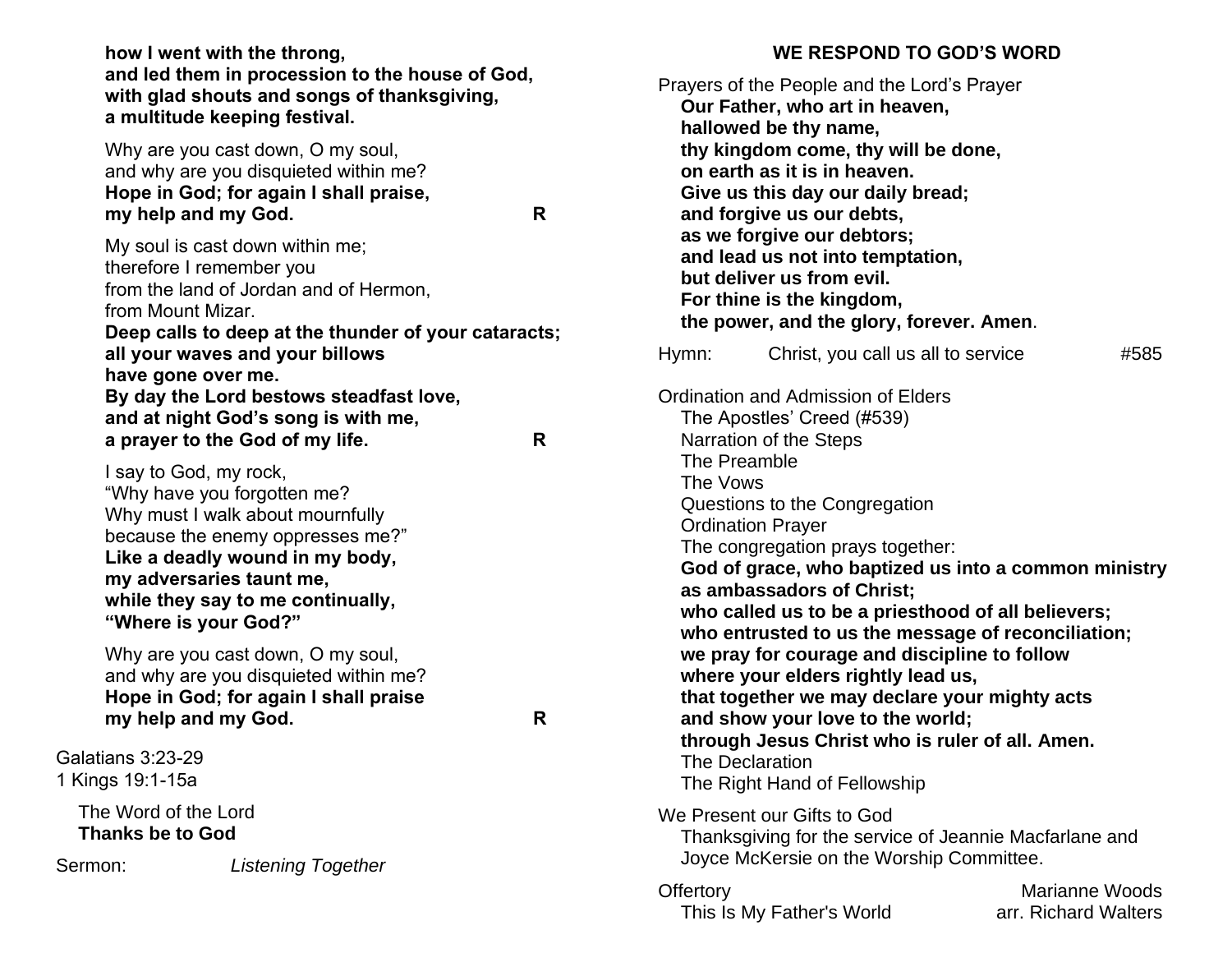Doxology (#306) and Prayer of Dedication: **Praise God from whom all blessings flow; praise God all creatures high and low; praise God in Jesus fully known: Creator, Word and Spirit, One.**

### **WE GO OUT IN GOD'S NAME**

| Hymn: | Great is thy faithfulness | #324 |
|-------|---------------------------|------|
|-------|---------------------------|------|

Commissioning and Benediction

Choral Amen (#780): **Amen, amen, amen.**

Aaronic Blessing (#619)

**The Lord bless you and keep you; the Lord make his face shine upon you, and be gracious unto you; the Lord lift up his countenance upon you and give you his peace.**

#### Postlude

## **HYMNS for Sunday June 19 th**

### #27 - As the deer

As the deer pants for the water so my soul longs after you; you alone are my heart's desire, and I long to worship you.

Refrain You alone are my strength, my shield; to you alone may my spirit yield. You alone are my heart's desire and I long to worship you.

### Still small voice

Do doops, do do doops, do do doops, do do do do do (x4) Babababa, babababa, babababa, ba, ba, ba, Shhhhhhhhhhh Do doops, do do doops, do do doops, do do do do do…

Not a shout, a loud or banging tympani, but a still small voice. You can run, or even just ignore the plea of a still small voice.

The Spirit calls, it wants to change your heart, so listen to the still small voice, listen to the voice, the still small voice, listen to the voice.

## #585 - Christ, you call us all to service

Christ, you call us all to service, call us all who follow you; plant in us a deep commitment all your work and will to do. Fire a passion for your justice; in us kindle love of peace; help us heal the broken-hearted; to the captive bring release.

Teach us how to work together, brother, sister, side by side, equal partners in the struggle, in the cause of truth allied. To each one some gift is given - man or woman, young or old; help us use each skill and talent, your great purpose to unfold.

Let us be a servant people, reconciling, ending strife, seeking ways more just of sharing and of ordering human life. Fill us with a glowing vision of this world as it should be; send us forth to change that vision into blest reality.

## #324 - Great is thy faithfulness

Great is thy faithfulness, O God my Father; there is no shadow of turning with thee; thou changest not; thy compassions they fail not; as thou hast been, thou forever wilt be.

Refrain Great is thy faithfulness; great is thy faithfulness; morning by morning new mercies I see; all I have needed thy hand hath provided; great is thy faithfulness, Lord, unto me.

Summer and winter and springtime and harvest, sun, moon and stars in their courses above, join with all nature in eloquent witness to thy great faithfulness, mercy and love. Refrain

Pardon for sin and a peace that endureth, thine own dear presence to cheer and to guide, strength for today and bright hope for tomorrow: blessings all mine, with ten thousand beside! Refrain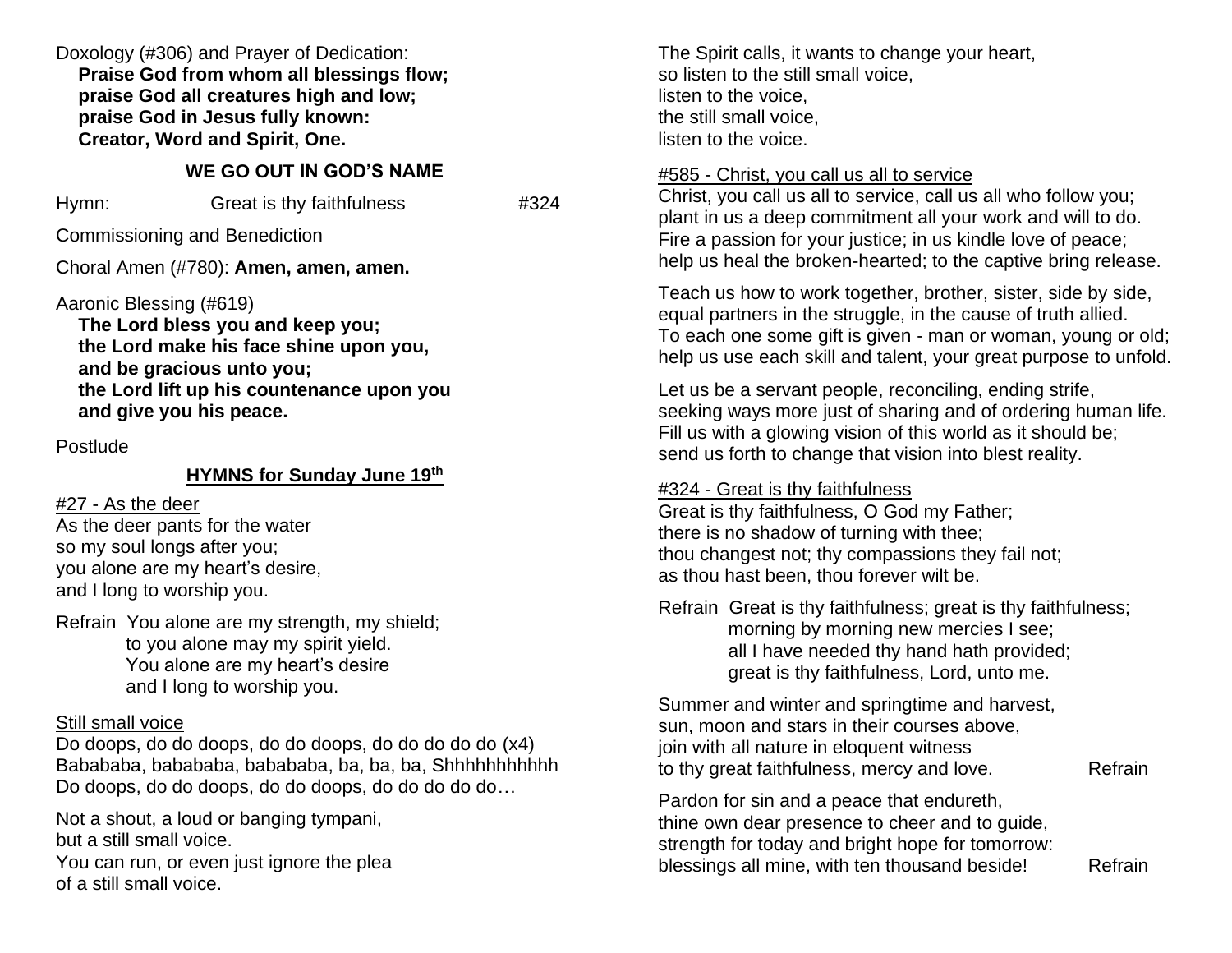## *Eternal Life (Craig Courtney)*

*For God so loved the world That He gave His one and only Son.* 

*For God sent not His Son to condemn the world, But that the world might be saved through Him.*

*For God so loved the world that he gave His only Son, That whoever believes in him shall not perish but have eternal life.*

*This Is My Father's World (arr. Richard Walters) This is my Father's world, And to my listening ears All nature sings, and 'round me rings The music of the spheres.*

*This is my Father's world; I rest me in the thought Of rocks and trees, of skies and seas; His hand the wonders wrought.*

*This is my Father's world; The birds their carols raise; The morning light, the lily white, Declare their maker's praise.*

*This is my Father's world; He shines in all that's fair. In the rustling grass I hear him pass; He speaks to me everywhere.*

*This is my Father's world; Oh, let me never forget That though the wrong seems oft so strong, God is the ruler yet.*

*This is my Father's world. Why should my heart be sad? The Lord is king, let the heavens ring; God reigns, let the earth be glad.*

# **Pray with your First Church Family**

### **Please pray for...**

- All those who are feeling weary, discouraged, or even depressed, that they may be nourished by God's presence and hear God's voice of encouragement.
- The elders of First Church, including those being ordained and admitted to Session today.
- The young people who are receiving gift Bibles today that they may stay rooted in God's Word and the good news of Jesus Christ all the days of their lives.
- Dale Folstad and Doug Brownlee, who are both experiencing health challenges.
- The family and friends of Kathleen Upton who died on May 31st and Betty Green who died on June 6th.
- Peace, security, and courage for the people of Ukraine in the midst of war, and for the peace of the whole world.

# **Praise God for…**

- All those who use their various gifts, talents, and time to serve the church, especially Jeannie Macfarlane, Joyce McKersie, and Graeme Mitchell.
- God's still small voice that continues to encourage, inspire, and lead us as a church in the world.
- All God's people with our various diversities who are one in Christ Jesus, to whom we belong.
- The news that the refugee process for the Mathiang family is moving along, and we can start getting ready to welcome them to Canada.

# **This Week at First Church**

| June 19 | 10:30 am                           | Worship (In-Person & YouTube)               |
|---------|------------------------------------|---------------------------------------------|
|         |                                    | <b>Ordination &amp; Admission of Elders</b> |
|         | $11:45$ am                         | Coffee Hour in the gymnasium                |
| June 22 | $7:00$ pm                          | Book Club (Zoom)                            |
| June 25 | $3:00$ pm                          | Presbytery:                                 |
|         |                                    | Closing Service for Grace, Yorkton          |
| June 26 | 10:30 am                           | Worship (In-Person & YouTube)               |
|         | Baptism & Reception of New Members |                                             |
|         | 11:45 am                           | Coffee Hour in the gymnasium                |